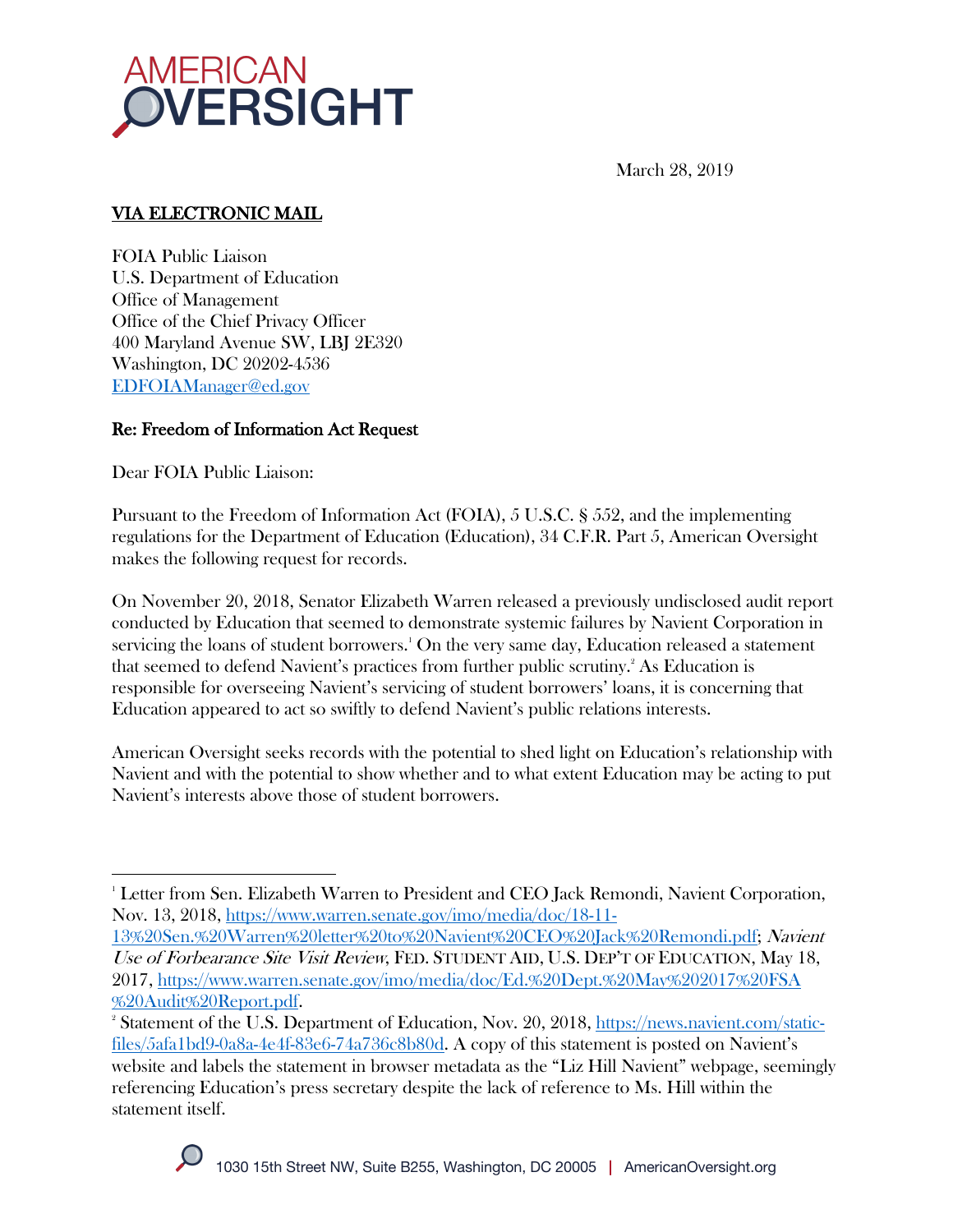#### Requested Records

American Oversight requests that Education produce the following within twenty business days:

All email communications (including emails, email attachments, and calendar invitations) between (1) the Education employees and officials specified below and (2) any employee or representative of Navient Corporation, or its subsidiaries or corporate affiliates (including communications with email addresses ending in navient.com and wilmerhale.com3) or any employee or representative of Student Loan Servicing Alliance (SLSA) (including communications with email addresses ending in slsa.net).

American Oversight requests the communications of the following Education employees and officials:

- a. Betsy DeVos, Secretary of Education;
- b. Mitchell 'Mick' Zais, Deputy Secretary;
- c. Nathan Bailey, Chief of Staff to Secretary DeVos & former Communications Director;
- d. Elizabeth Hill, Press Secretary;
- e. Kayla Nations, Confidential Assistant, Office of Communications and Outreach;
- f. Diane Auer Jones, Principal Deputy Under Secretary;
- g. James Manning, Federal Student Aid, Chief Operating Officer;
- h. Mark LaVia, Federal Student Aid, Executive Director Servicing;
- i. Kathleen Smith, Federal Student Aid, Deputy Chief Operating Officer.

Please provide all responsive records from October 1, 2018, through the date of the search.

In addition to the records requested above, American Oversight also requests records describing the processing of this request, including records sufficient to identify search terms used and locations and custodians searched and any tracking sheets used to track the processing of this request. If Education uses FOIA questionnaires or certifications completed by individual custodians or components to determine whether they possess responsive materials or to describe how they conducted searches, we also request any such records prepared in connection with the processing of this request.

American Oversight seeks all responsive records regardless of format, medium, or physical characteristics. In conducting your search, please understand the terms "record," "document," and "information" in their broadest sense, to include any written, typed, recorded, graphic, printed, or audio material of any kind. We seek records of any kind, including electronic records, audiotapes, videotapes, and photographs, as well as letters, emails, facsimiles, telephone messages, voice mail messages and transcripts, notes, or minutes of any meetings, telephone conversations or

<sup>&</sup>lt;sup>3</sup> The law firm WilmerHale has represented Navient Corporation in connection with matters related to its alleged failure to properly carry out its servicing of federal student loans.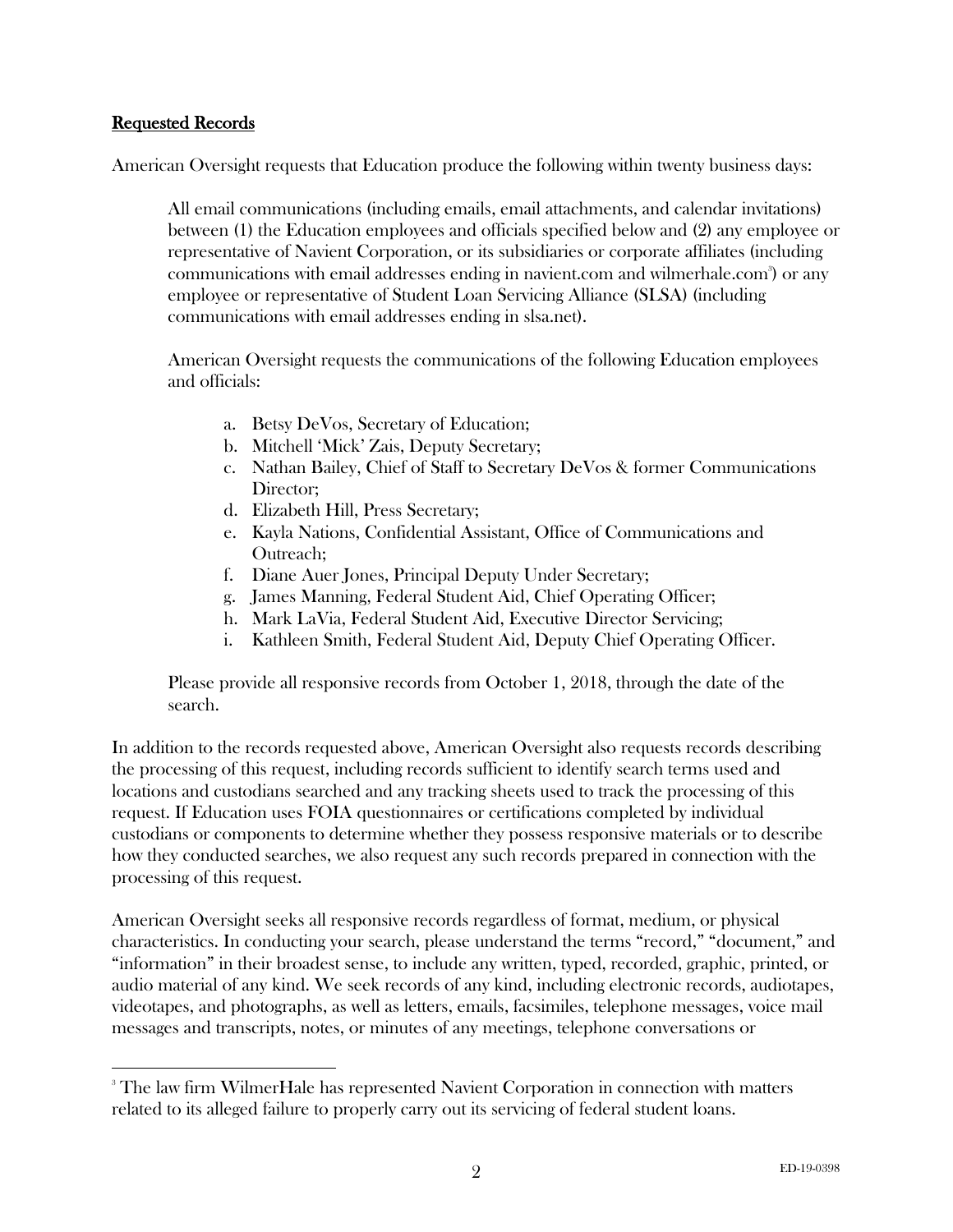discussions. Our request includes any attachments to these records. No category of material should be omitted from search, collection, and production.

Please search all records regarding agency business. You may not exclude searches of files or emails in the personal custody of your officials, such as personal email accounts. Records of official business conducted using unofficial systems or stored outside of official files are subject to the Federal Records Act and FOIA.<sup>4</sup> It is not adequate to rely on policies and procedures that require officials to move such information to official systems within a certain period of time; American Oversight has a right to records contained in those files even if material has not yet been moved to official systems or if officials have, through negligence or willfulness, failed to meet their obligations.<sup>5</sup>

In addition, please note that in conducting a "reasonable search" as required by law, you must employ the most up-to-date technologies and tools available, in addition to searches by individual custodians likely to have responsive information. Recent technology may have rendered Education's prior FOIA practices unreasonable. In light of the government-wide requirements to manage information electronically by the end of 2016, it is no longer reasonable to rely exclusively on custodian-driven searches.<sup>6</sup> Furthermore, agencies that have adopted the National Archives and Records Administration (NARA) Capstone program, or similar policies, now maintain emails in a form that is reasonably likely to be more complete than individual custodians' files. For example, a custodian may have deleted a responsive email from his or her email program, but Education's archiving tools would capture that email under Capstone. Accordingly, American Oversight insists that Education use the most up-to-date technologies to search for responsive information and take steps to ensure that the most complete repositories of information are searched. American Oversight is available to work with you to craft appropriate search terms. **However, custodian** searches are still required; agencies may not have direct access to files stored in .PST files, outside of network drives, in paper format, or in personal email accounts.

https://www.archives.gov/files/records-mgmt/m-12-18.pdf.

 <sup>4</sup> <sup>4</sup> See Competitive Enter. Inst. v. Office of Sci. & Tech. Policy, 827 F.3d 145, 149–50 (D.C. Cir. 2016); cf. Judicial Watch, Inc. v. Kerry, 844 F.3d 952, 955–56 (D.C. Cir. 2016). 5

<sup>&</sup>lt;sup>5</sup> See Competitive Enter. Inst. v. Office of Sci. & Tech. Policy, No. 14-cv-765, slip op. at 8 (D.D.C. Dec. 12, 2016) ("The Government argues that because the agency had a policy requiring [the official] to forward all of his emails from his [personal] account to his business email, the [personal] account only contains duplicate agency records at best. Therefore, the Government claims that any hypothetical deletion of the [personal account] emails would still leave a copy of those records intact in [the official's] work email. However, policies are rarely followed to perfection by anyone. At this stage of the case, the Court cannot assume that each and every workrelated email in the [personal] account was duplicated in [the official's] work email account." (citations omitted)).

<sup>6</sup> Presidential Memorandum—Managing Government Records, 76 Fed. Reg. 75,423 (Nov. 28, 2011), https://obamawhitehouse.archives.gov/the-press-office/2011/11/28/presidentialmemorandum-managing-government-records; Office of Mgmt. & Budget, Exec. Office of the President, Memorandum for the Heads of Executive Departments & Independent Agencies, "Managing Government Records Directive," M-12-18 (Aug. 24, 2012),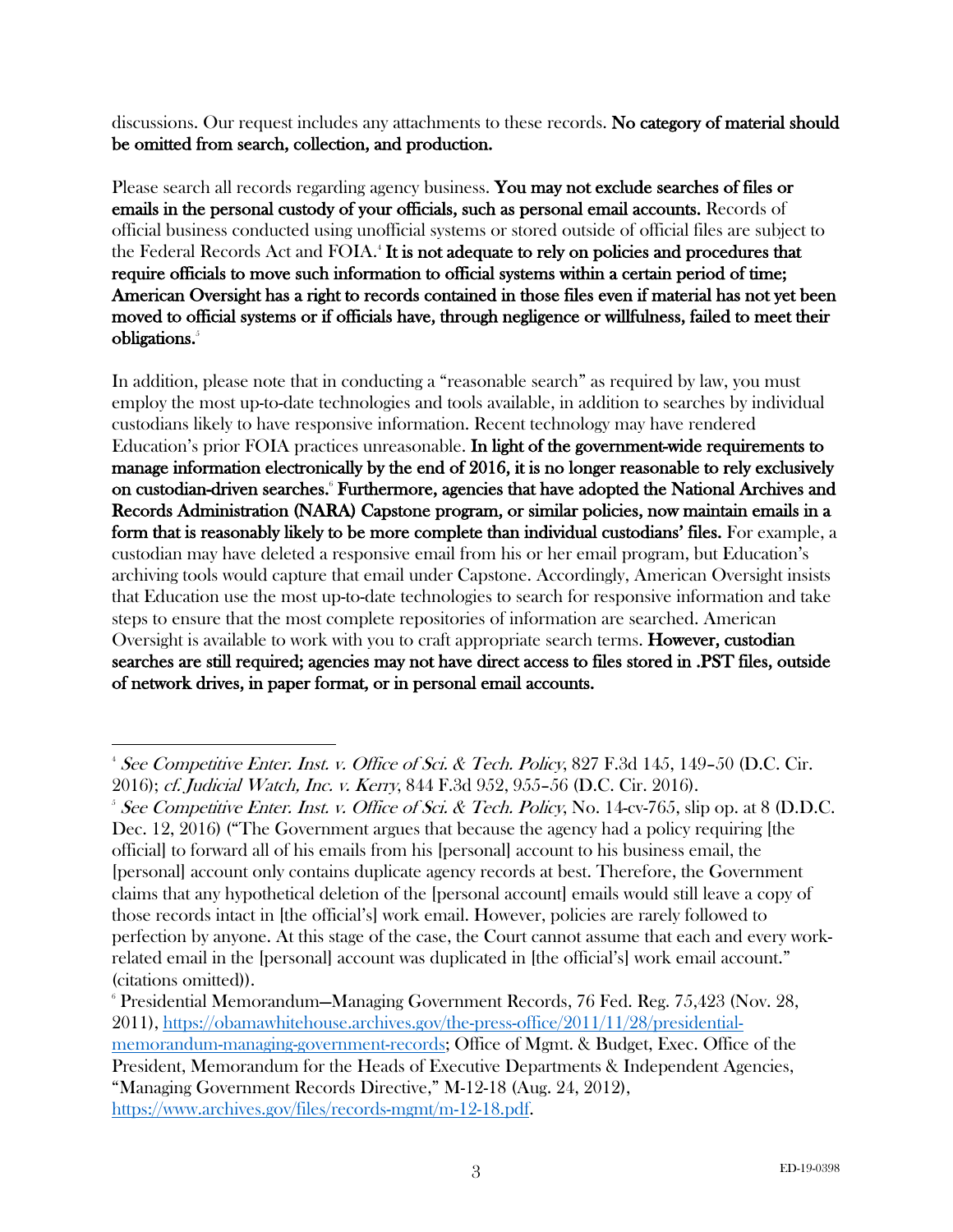Under the FOIA Improvement Act of 2016, agencies must adopt a presumption of disclosure, withholding information "only if . . . disclosure would harm an interest protected by an exemption" or "disclosure is prohibited by law."7 If it is your position that any portion of the requested records is exempt from disclosure, American Oversight requests that you provide an index of those documents as required under *Vaughn v. Rosen*, 484 F.2d 820 (D.C. Cir. 1973), *cert. denied*, 415 U.S. 977 (1974). As you are aware, a *Vaughn* index must describe each document claimed as exempt with sufficient specificity "to permit a reasoned judgment as to whether the material is actually exempt under FOIA."<sup>8</sup> Moreover, the *Vaughn* index "must describe each document or portion thereof withheld, and for each withholding it must discuss the consequences of disclosing the sought-after information."9 Further, "the withholding agency must supply 'a relatively detailed justification, specifically identifying the reasons why a particular exemption is relevant and correlating those claims with the particular part of a withheld document to which they apply.'"<sup>10</sup>

In the event some portions of the requested records are properly exempt from disclosure, please disclose any reasonably segregable non-exempt portions of the requested records. If it is your position that a document contains non-exempt segments, but that those non-exempt segments are so dispersed throughout the document as to make segregation impossible, please state what portion of the document is non-exempt, and how the material is dispersed throughout the document.11 Claims of nonsegregability must be made with the same degree of detail as required for claims of exemptions in a *Vaughn* index. If a request is denied in whole, please state specifically that it is not reasonable to segregate portions of the record for release.

You should institute a preservation hold on information responsive to this request. American Oversight intends to pursue all legal avenues to enforce its right of access under FOIA, including litigation if necessary. Accordingly, Education is on notice that litigation is reasonably foreseeable.

To ensure that this request is properly construed, that searches are conducted in an adequate but efficient manner, and that extraneous costs are not incurred, American Oversight welcomes an opportunity to discuss its request with you before you undertake your search or incur search or duplication costs. By working together at the outset, we can decrease the likelihood of costly and time-consuming litigation in the future.

Where possible, please provide responsive material in electronic format by email or in PDF or TIF format on a USB drive. Please send any responsive material being sent by mail to American Oversight, 1030 15th Street NW, Suite B255, Washington, DC 20005. If it will accelerate release of responsive records, please also provide responsive material on a rolling basis.

 <sup>7</sup> FOIA Improvement Act of 2016 § 2 (Pub. L. No. 114–185).

<sup>8</sup> Founding Church of Scientology v. Bell, 603 F.2d 945, 949 (D.C. Cir. 1979).

 $9$  King v. U.S. Dep't of Justice, 830 F.2d 210, 223–24 (D.C. Cir. 1987) (emphases in original).

 $^{10}$  Id. at 224 (citing Mead Data Central, Inc. v. U.S. Dep't of the Air Force, 566 F.2d 242, 251 (D.C. Cir. 1977)).

 $11$  Mead Data Central, 566 F.2d at 261.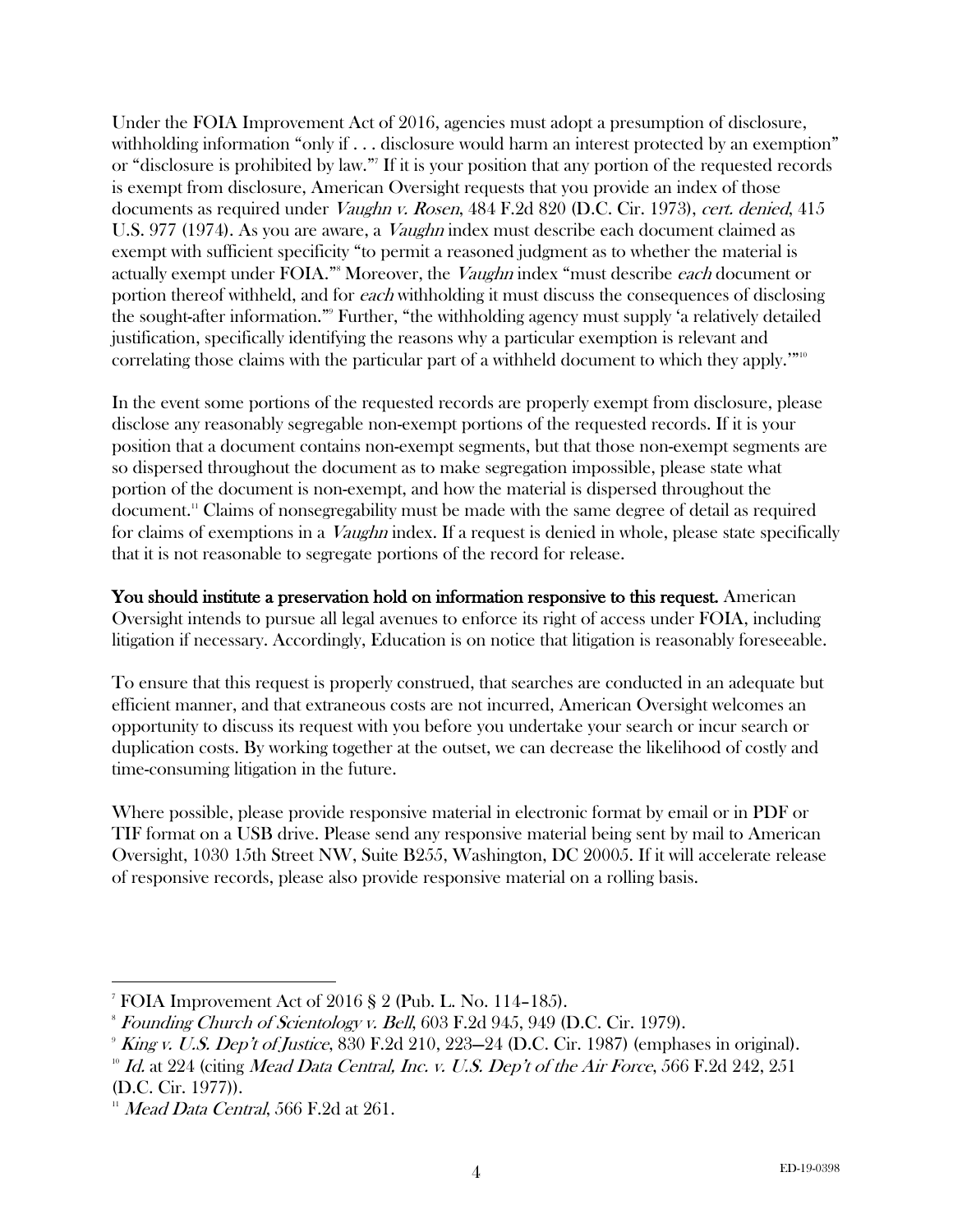### Fee Waiver Request

In accordance with 5 U.S.C. §  $552(a)(4)(A)(iii)$  and 34 C.F.R. §  $5.33(a)$ , American Oversight requests a waiver of fees associated with processing this request for records. First, the subject of this request concerns the operations of the federal government, and the disclosures will likely contribute to a better understanding of relevant government procedures by the general public in a significant way. $12$  Second, the request is primarily and fundamentally for non-commercial purposes.<sup>13</sup>

Under the public interest requirement, FOIA requesters must satisfy four factors in sequence.<sup>14</sup> American Oversight has met these four factors for reasons set forth below.

The subject matter of the requested documents specifically relates to the operations or activities of the government as the request seeks communications between high-ranking Education officials and a company that Education contracts with to service the loans of student borrowers. The requested records have the potential to shed light on federal government operations and activities that may have been undertaken to mitigate the scrutiny directed at a company that may be failing in its obligations to student borrowers.

Disclosure of the requested information is "in the public interest because it is likely to contribute significantly to public understanding of the operations or activities of the government."<sup>15</sup> As described above, publicly available information shows that Education seems to have taken rapid action to defend Navient upon the release of a report highlighting the company's shortcomings and apparent failures in servicing the student loans of many borrowers.<sup>16</sup> And reporting has suggested that Education has taken action to shield Navient from another federal agency's enforcement action against the company for alleged failures to serve student borrowers.<sup>17</sup>

Disclosure will "significantly" contribute to the public's understanding of government activities or operations related to the actions high-ranking Education officials have taken with respect to an important student loan servicing company, and the requested records have the potential to demonstrate whether Education officials have placed Navient's interests above those of student borrowers. As noted above, the subject of this request is a matter of public interest, and the public's understanding of the government's activities would be enhanced through the analysis, publication, and dissemination of these records that American Oversight does with the records it

government activities").

 $12$  34 C.F.R. § 5.33(a)(1).

 $13$  34 C.F.R. § 5.33(a)(2).

 $14$  D.C. Technical Assistance Org. Inc., v. U.S. Dep't of Hous. and Urban Dev., 85 F. Supp. 2d 46, 48–49 (D.D.C. 2000) (requested documents will contribute to "greater understanding of

 $15$  34 C.F.R. § 5.33(a)(1), (b)(1)–(4).

 $16$  See supra note 1; supra note 2.

<sup>&</sup>lt;sup>17</sup> See Jillian Berman, CFPB Says Department of Education Is Obstructing Suit Against Student Loan Giant, MARKETWATCH (July 15, 2018, 5:21 PM), https://www.marketwatch.com/story/cppbsays-department-of-education-is-obstructing-suit-against-student-loan-giant-2018-07-13.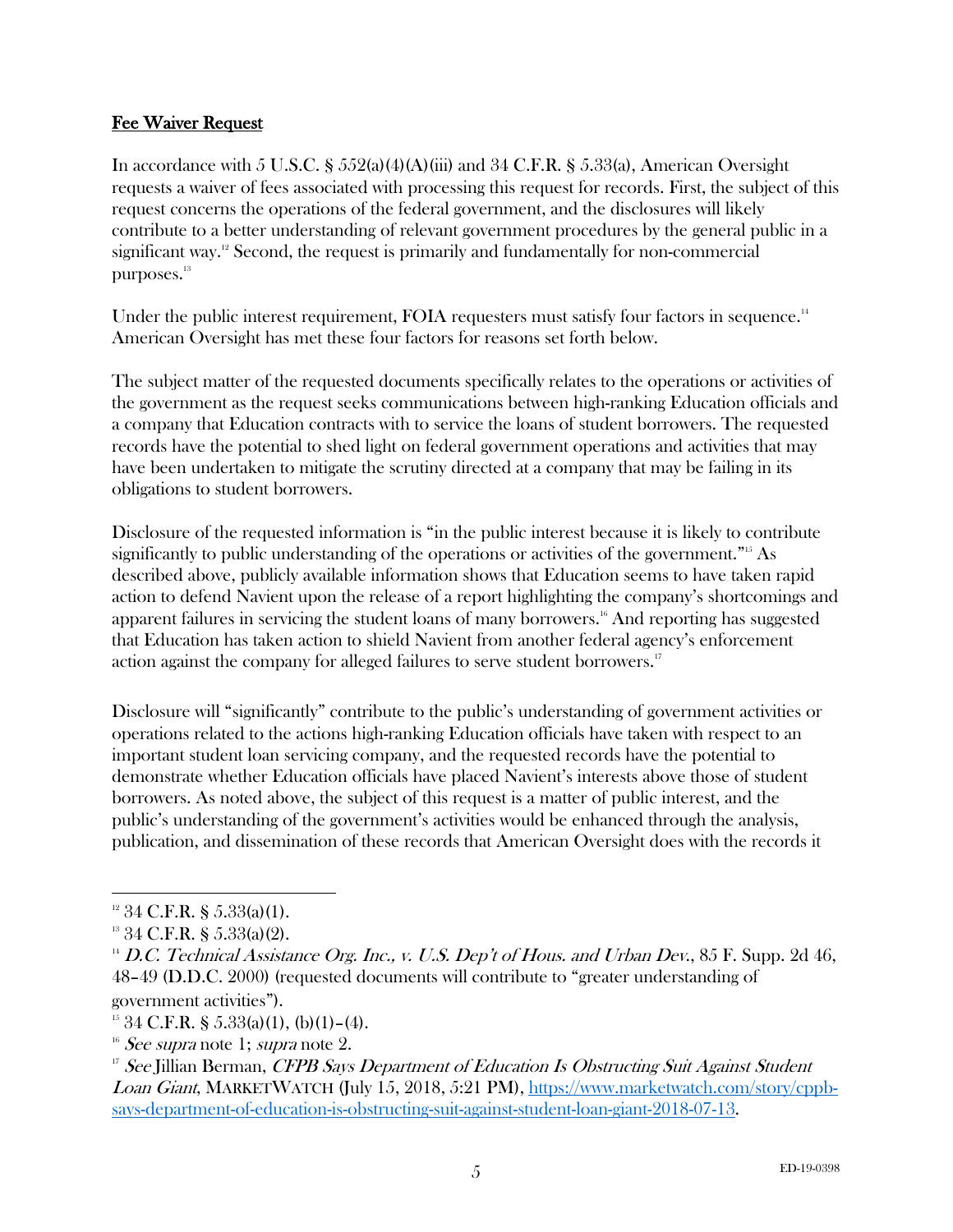receives, as described below. 18

This request is primarily and fundamentally for non-commercial purposes.<sup>19</sup> As a  $501(c)(3)$ nonprofit, American Oversight does not have a commercial purpose and the release of the information requested is not in American Oversight's financial interest. American Oversight's mission is to promote transparency in government, to educate the public about government activities, and to ensure the accountability of government officials. American Oversight uses the information gathered, and its analysis of it, to educate the public through reports, press releases, or other media. American Oversight also makes materials it gathers available on its public website and promotes their availability on social media platforms, such as Facebook and Twitter.<sup>20</sup> American Oversight has demonstrated its commitment to the public disclosure of documents and creation of editorial content. For example, after receiving records regarding an ethics waiver received by a senior  $\text{DOI}$  attorney,<sup>21</sup> American Oversight promptly posted the records to its website and published an analysis of what the records reflected about  $DOJ$ 's process for ethics waivers.<sup>22</sup> As another example, American Oversight has a project called "Audit the Wall," where the organization is gathering and analyzing information and commenting on public releases of information related to the administration's proposed construction of a barrier along the U.S.- Mexico border.<sup>23</sup>

Accordingly, American Oversight qualifies for a fee waiver.

# **Conclusion**

We share a common mission to promote transparency in government. American Oversight looks forward to working with Education on this request. If you do not understand any part of this request, have any questions, or foresee any problems in fully releasing the requested records, please contact Dan McGrath at foia@americanoversight.org or (202) 897-4213. Also, if the request

 $18$  See supra note 1.

 $19\,34$  C.F.R. § 5.33(c)(1)-(2).

<sup>&</sup>lt;sup>20</sup> American Oversight currently has over  $12,200$  page likes on Facebook and approximately  $54,100$ followers on Twitter. American Oversight, FACEBOOK, https://www.facebook.com/weareoversight/ (last visited Mar. 19, 2019); American Oversight (@weareoversight), TWITTER, https://twitter.com/weareoversight (last visited Mar. 19, 2019).

<sup>&</sup>lt;sup>21</sup> DOJ Records Related to Solicitor General Noel Francisco's Recusal, AMERICAN OVERSIGHT, https://www.americanoversight.org/document/doj-civil-division-response-noel-franciscocompliance.

 $22$  Francisco & the Travel Ban: What We Learned from the DOJ Documents, AMERICAN OVERSIGHT, https://www.americanoversight.org/francisco-the-travel-ban-what-we-learned-fromthedoj-documents.

 $^{23}$  Audit the Wall, AMERICAN OVERSIGHT, https://www.americanoversight.org/investigation/auditthe-wall.